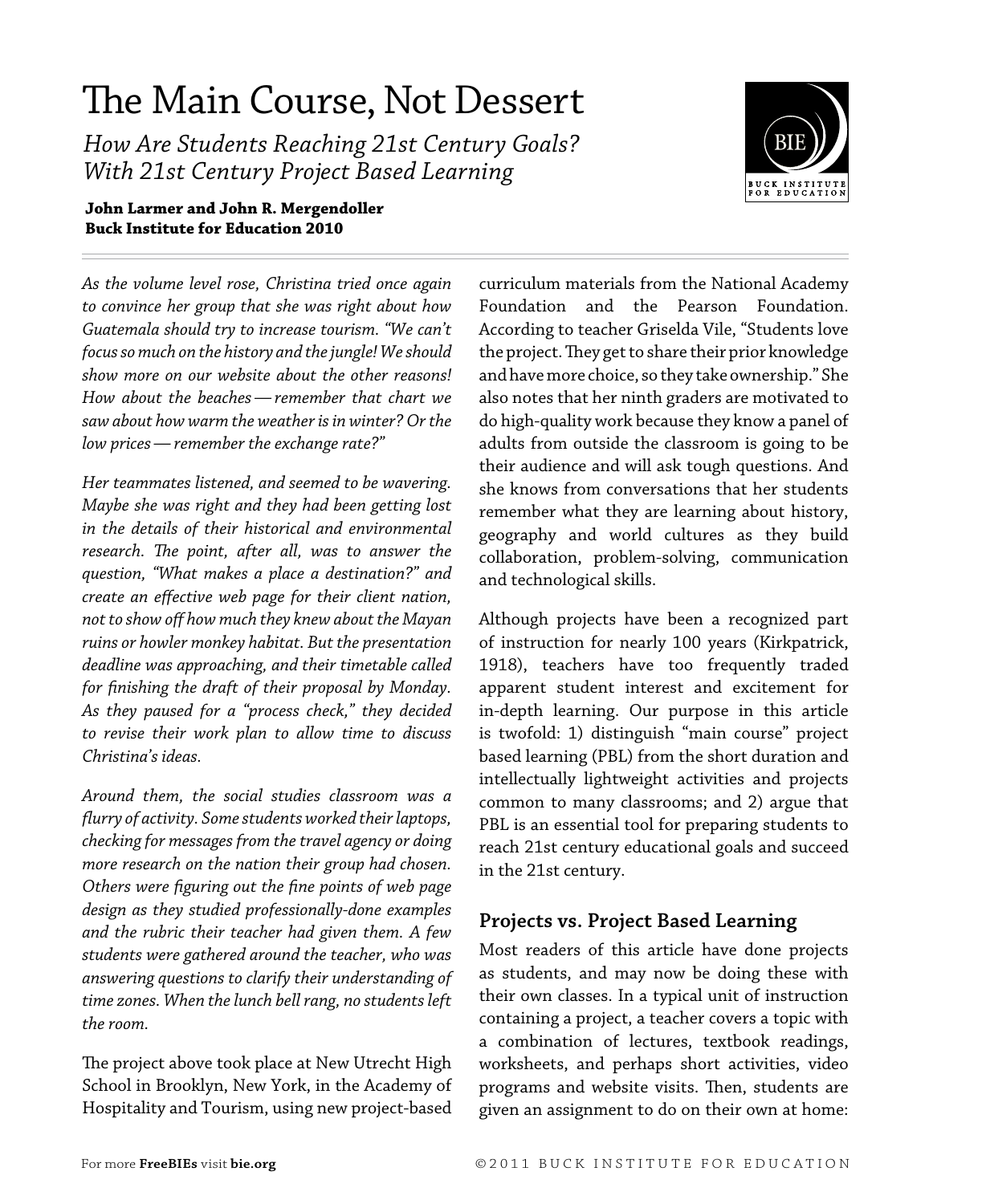say, to create a poster about a disease, showing its effects on the body, how the body reacts, and how it is treated. These "projects" are displayed in the classroom, but are not formally presented or discussed in detail. The unit culminates with a test emphasizing factual recall.

As Expeditionary Learning Director of Instruction Ron Berger puts it, the teacher covers the main course of study in the usual way, and then a short "project" is served up for dessert. In 21st Century Project Based Learning it is the *project* that is the main course—it contains and frames curriculum and instruction. Consider, in contrast to the "dessert" projects, the rigor and depth of the Project Based Learning described below.

In a math class at City Arts and Technology High School in San Francisco, students in teacher Stephanie Lundin's "Greenbacks or Greenspace?" project use matrices and linear algebra to decide how to best use some vacant land in the city for either recreation or development. In the role of consultants to the mayor of San Francisco, student teams present their recommendation in the form of a formal written proposal, including an explanation of the math used to solve for the most costeffective land allocation.

At Beachwood High School in Ohio, students in Greg Perry and Jason Ledonne's Marketing class produce a showcase at the Community Center designed to raise awareness of environmental responsibility. The "Green Dream" project has become a massive community-wide event every April since 2007, this year drawing 2500 people to see over 70 local businesses and organizations display their environmentallyfriendly practices, services and products. Proceeds from the event go toward funding an "ultimate green classroom" with solar panels and an outdoor learning environment.

At the ARISE Academy in Oakland, California, students in the 11th grade Humanities class experience a multifaceted project focusing on the question, "What creates change and a movement?" They learn about the history of social movements in the U.S. and choose a civil rights topic for a research paper. In their service learning internship, students conduct some sort of social action related to their topic. In partnership with the San Francisco School of Digital Filmmaking, they produce a short film about themselves, their families, and/or people in their community in relation to civil rights. Finally, students present their work to a committee, answering questions about the choices they made, their knowledge of the topic, and their reflections on what was gained by doing the project.

This is "main course" Project Based Learning where students learn the material from completing the project.

These are not projects where students simply apply what they have learned from traditional instruction. This is "main course" Project Based Learning where students learn the material from completing the project. A "main course" project:

- is intended to teach significant content. Goals for student learning are explicitly derived from content standards and key concepts at the heart of academic disciplines.
- requires critical thinking, problem solving, **collaboration, and various forms of communication.** To answer a Driving Question and create high-quality work, students need to do much more than remember information. They need to use higher-order thinking skills and learn to work as a team. They must listen to others and make their own ideas clear when speaking, be able to read a variety of material, write or otherwise express themselves in various modes, and make effective presentations. These skills, competencies and habits of mind are often known as "21st century skills," because they are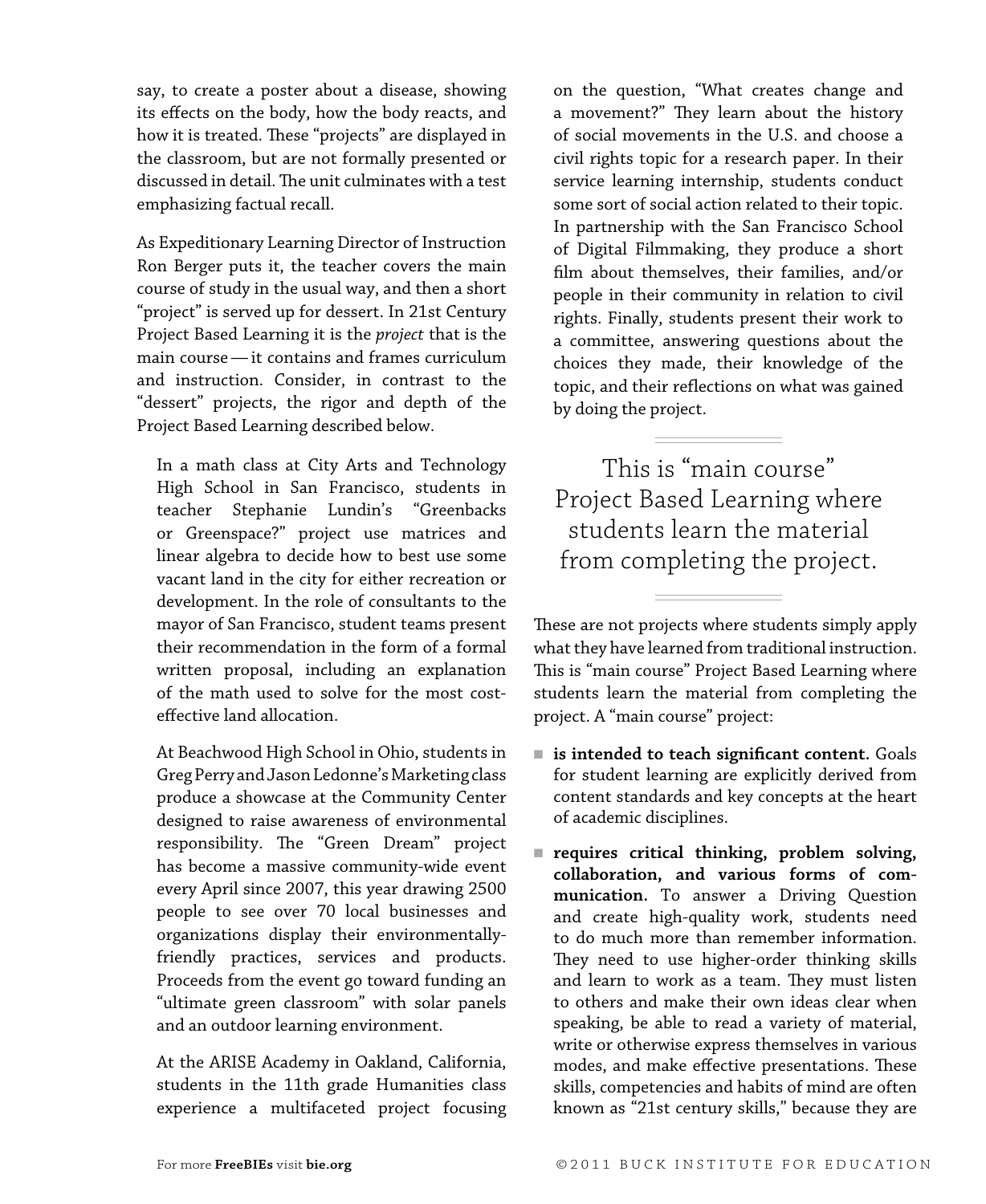prerequisite for success in the 21st century workplace (Partnership for 21st Century Skills, 2008).

- requires inquiry as part of the process **of learning and creating something new.** Students ask questions, search for answers, and arrive at conclusions, leading them to construct something new: an idea, an interpretation, or a product.
- is organized around an open-ended Driving **Question.** This focuses students' work and deepens their learning by framing important issues, debates, challenges or problems.
- creates a need to know essential content **and skills.** Project Based Learning reverses the order in which information and concepts are traditionally presented. A typical unit with a "dessert" project—and most instruction—begins by presenting students with knowledge and concepts and then, once gained, giving students the opportunity to apply them. Project Based Learning begins with the vision of an end product or presentation. This creates a context and reason to learn and understand the information and concepts.
- <sup>n</sup> **allows some degree of student voice and choice.** Main course Project Based Learning is not a paint-by-the-numbers experience. Students learn to work independently and take responsibility when they are asked to make choices about how they work and what they create. The opportunity to make choices, and to express their learning in their own voice, also helps to increase students' educational engagement.
- includes processes for revision and reflection. Students learn to give and receive feedback in order to improve the quality of the products they create, and are asked to think about what and how they are learning.
- **involves a public audience.** Students present their work to other people, beyond their classmates and teacher – in person or online. This "ups the stakes," increasing students' motivation to do high-quality work, and adds to the authenticity of the project.

Project Based Learning is a filling meal of rich content knowledge and the skills valued by employers in a globalized economy (Wagner, 2008). If we wish to prepare a generation of students who can solve real-world problems, we must give them real-world problems to solve. If we want to graduate students who can manage their time and collaborate with others, we must give them guidance and practice managing their time

If we wish to prepare a generation of students who can solve real-world problems, we must give them real-world problems to solve.

and collaborating with others. The older, dessert model of "doing a project" may taste sweet, but it's not going to enable 21st century students reach 21st century learning goals.

## **Helping the Chefs Meet 21st Century Goals for Students**

A minority of individual teachers across the country are doing the hard work of planning and cooking up nutritious main course Project Based Learning, and preparing their students to reach 21st century goals. However, these efforts are not reinforced by similar practices in other classrooms across the school, where the majority of students never get this opportunity. While it is *possible* to do PBL in almost any school environment, it is most feasible and most effective when certain school conditions are in place. Looking at school models where all teachers are successfully creating main course PBL (e.g., Envision Schools, New Technology High Schools, Expeditionary Learning Schools, High Tech High and Middle Schools, EdVisions Schools, etc.), we find they have the following features in common.